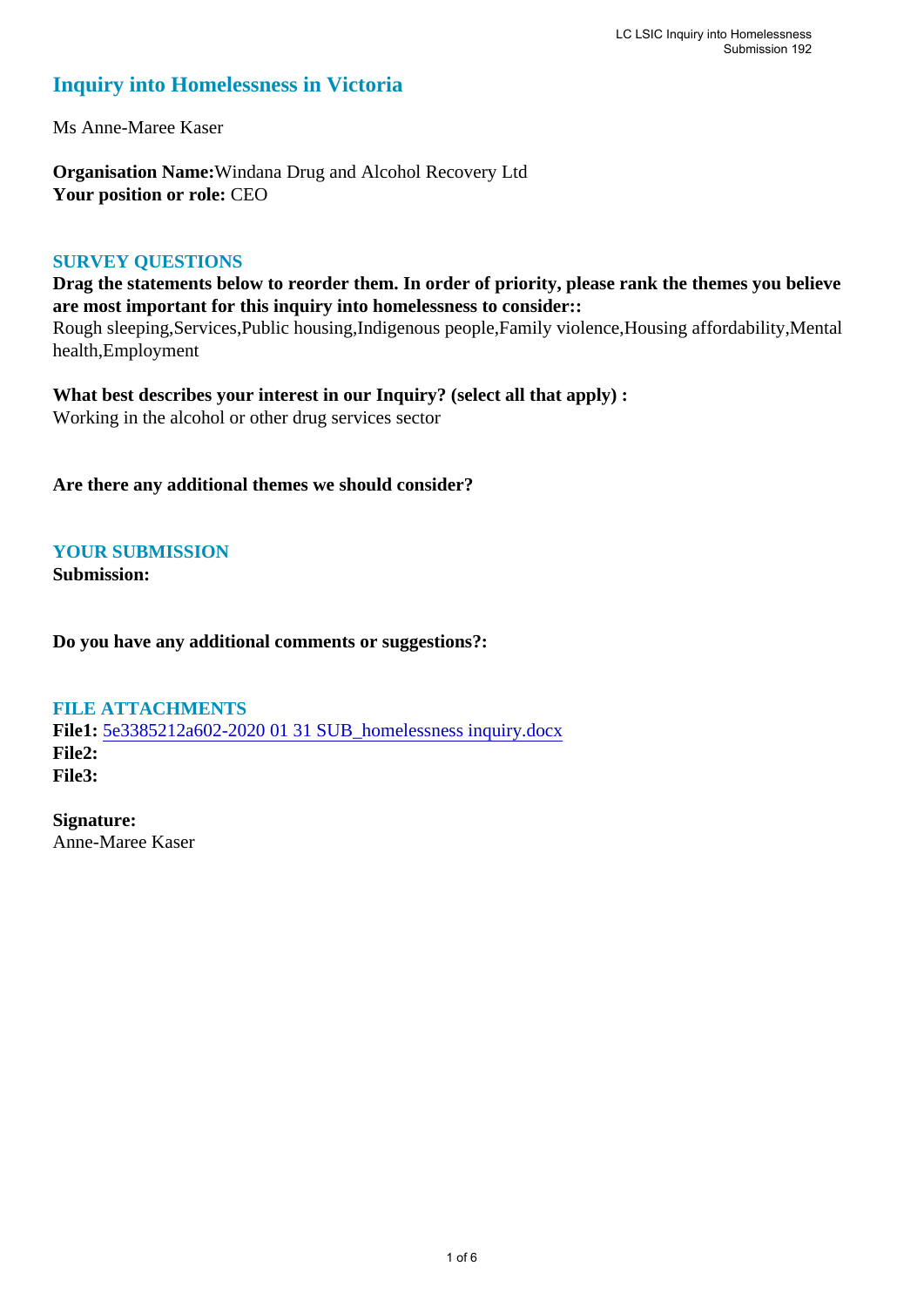

31 January 2020

Legal and Social Affairs Committee Victorian Parliamentary Inquiry into Homelessness

#### ABOUT WINDANA

Windana Drug and Alcohol Recovery (Windana) is a leading Victorian based alcohol and other drug (AOD) treatment service specialising in holistic, client-focused recovery programs. Clients choose from residential and a range of supportive community-based, harm reduction, recovery and rehabilitation programs. We help people rebuild their lives in a safe, caring environment and support our clients wherever they are in the recovery process.

Windana assists close to 2,000 people across Victoria per annum by providing AOD treatment services including residential withdrawal services, residential rehabilitation and a suite of nonresidential services.

#### RECOMMENDATIONS

*Recommendation 1: Prioritise a housing first model post discharge from institutional settings for those experiencing AOD dependency.*

*Recommendation 2: Subsidise the dispensing fee for Opioid Replacement Therapy.*

*Recommendation 3: Government prioritise additional support for enhanced coordination of care to improve referral pathways and support at risk cohorts to navigate the broader community service systems.*

*Recommendation 4: Individuals presenting to support services with a range of co-occurring morbidities can engage in a step up / step down model of care.*

**This submission will respond to the three Terms of Reference from the perspective of a leading Victorian alcohol and other drug treatment provider.**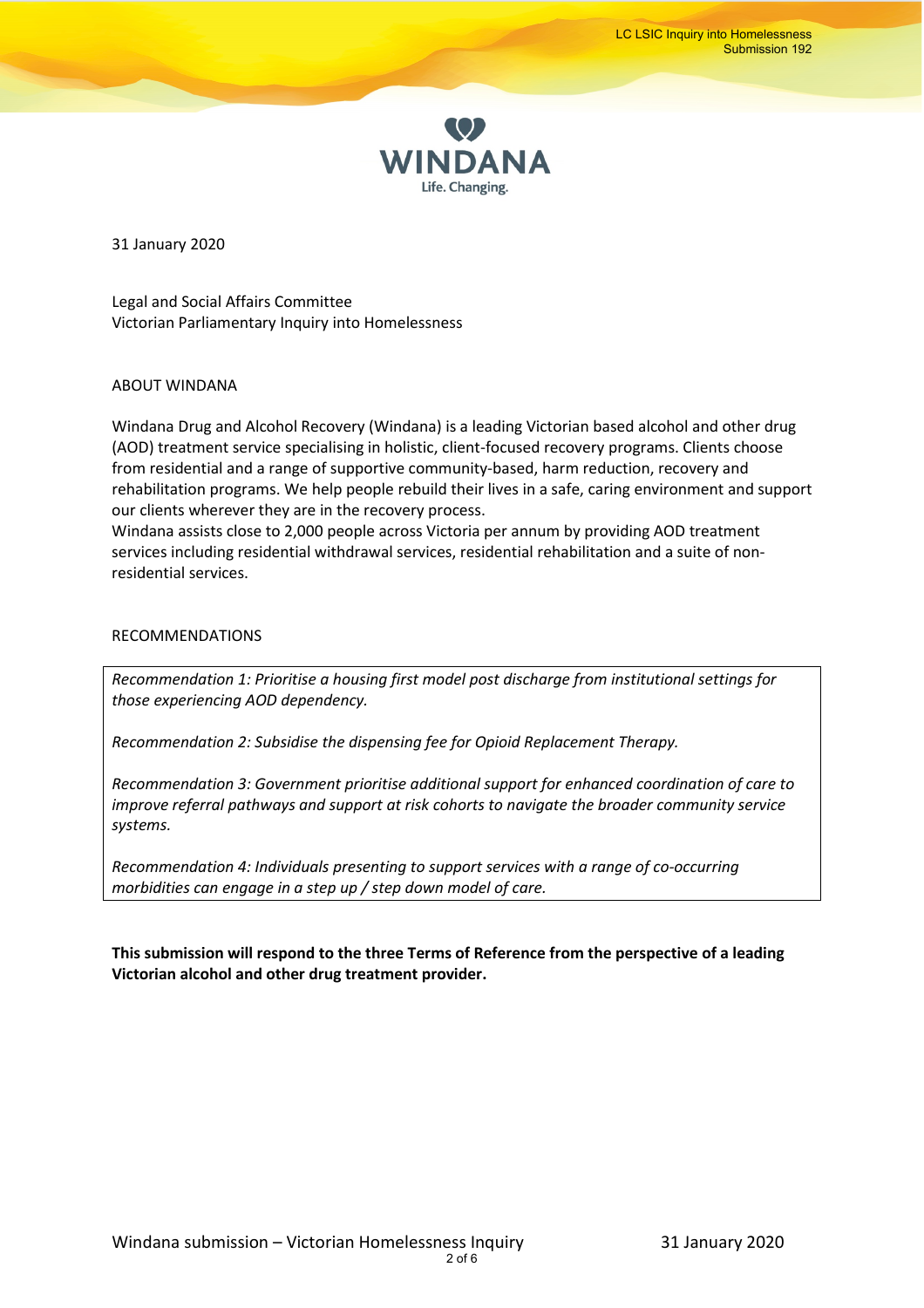## 1. PROVIDE AN INDEPENDENT ANALYSIS OF THE CHANGING SCALE AND NATURE OF HOMELESSNESS ACROSS VICTORIA

Homelessness in Victoria is an enduring and expanding issue which often accompanies various aspects of disadvantage.

Windana acknowledges the breadth and depth of evidence provided to this Inquiry to date and will not seek to replicate this, but rather reflect on elements which intersect and are relevant to alcohol and other drug (AOD) dependency.

The Australian Institute of Health and Welfare (2020) notes the following as it applies to the intersection between AOD and homelessness across the nation.

- In 2018/19, 10 percent of those presenting to homelessness services reported AOD issues.
- This cohort has, for the four years leading to 2018/19, utilised greater support from homelessness services than other service users.
- Three in four service users from this cohort had previously engaged with homelessness services.
- Service users engaging the homelessness sector with AOD issues were less likely to be provided with accommodation; the absence of secure housing impairs recovery from AOD issues.
- The Illicit Drug Report System (IDRS, Stafford & Breen 2017) which surveys people who inject drugs, reports that 80 percent of those surveyed had a history of homelessness; and
- Service users engaging both AOD and homelessness services are three times more likely to be seeking treatment for multiple substances compared to those engaging the AOD sector and had fewer positive outcomes when compared to those who needed to engage either AOD or homelessness services.

This data aligns with observations of service users engaging with Windana who have a history of homelessness with the addition of an increased likelihood of further morbidities such as mental health concerns, chronic illness or presentation as a forensic service user. 11.8 percent of service users engaging Windana's treatment services between July 2018 and January 2020 presented while homeless. If accounting for prison, rooming house and other institutional settings, this increases to 19 percent – just under one in five service users. More than one in five service users (22.5 percent) present with a mental health issue. This data does not account for a prior history of homelessness. It is likely that these additional morbidities, coupled with AOD dependency, erect barriers to sustainable housing.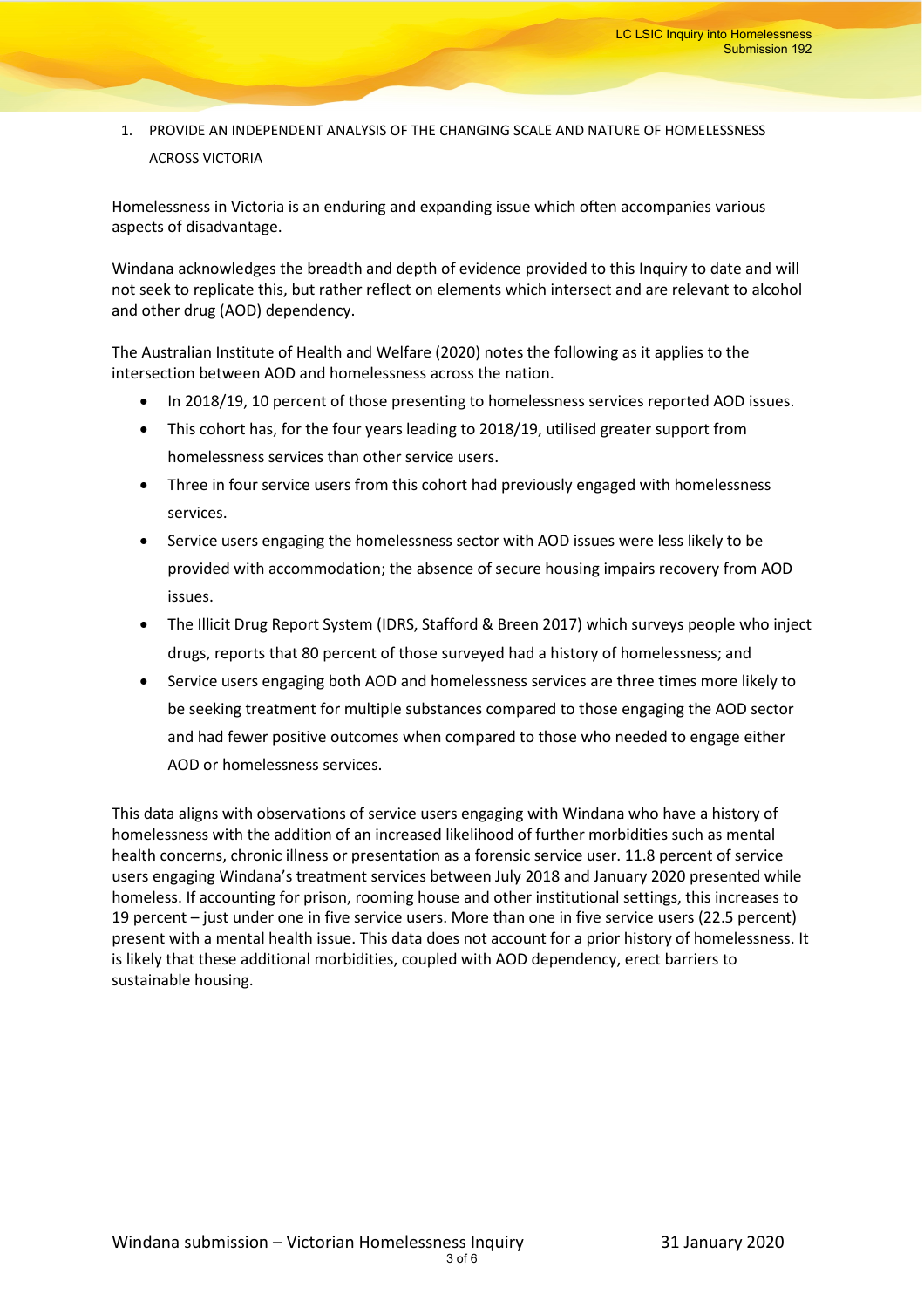2. INVESTIGATE THE MANY SOCIAL, ECONOMIC AND POLICY FACTORS THAT IMPACT ON HOMELESSNESS

Willoughby et al (2019) cite a two to five-fold increase in mortality among homeless people when compared to the general population; mortality is often related to potentially preventable causes such as suicide and at-risk substance use and likely exacerbated by poor general health.

Willoughby et al (2019) further cite an increased likelihood of people without stable accommodation engaging with emergency services. Nambiar et al (2018) and Lubman et al (2017) note a higher prevalence of emergency department engagement among those experiencing AOD dependency. The corollary of both sets of data is a higher frequency of emergency department engagement among those experiencing homelessness and AOD dependency.

The average cost of a non-admitted emergency department attendance is \$533 increasing to \$969 if admitted (Independent Hospital Pricing Authority n.d). These costs are exorbitant and wasteful, especially if they can be prevented through an earlier intervention by timely access to the necessary supports. The likely harms accompanying an emergency department visit are also likely to be significant, enduring yet in many cases preventable.

Timely access to support services, such as AOD treatment, can be measured through systemic integrity and adequate capacity with a high frequency of emergency department visits a likely symptom of limitations in these areas. A core factor to the success of a course of AOD treatment is the presence of suitable and stable arrangements following discharge. The likelihood of relapse is greatly increased in cases where associated morbidities are not addressed and if barriers remain across various environmental and social factors, such as stable accommodation. Willoughby et al (2019) reflect on a 'housing first' model, whereby the procurement of suitable accommodation is prioritised for those experiencing AOD dependency, which is often a barrier to suitable accommodation. In Finland, the Housing First model has been operating for over a decade and during that time Finland has been the only European country to experience a reduction in homelessness<sup>[1](#page-3-0)</sup>. The Finnish model provides for caseworkers to assist in coordinating support services as well as financial planning (Glösel 2019).

## **Recommendation 1: Prioritise a housing first model post discharge from institutional settings for those experiencing AOD dependency.**

Specific barriers to AOD treatment, beyond system capacity, include the financial impost to engage in opioid replacement therapy (ORT). Apart from those who have been released in prison over the past month, people experiencing opioid dependency (such as heroin dependence) are required to pay a dispensing fee of at least \$5 per day to be on the program. ORT is a lifesaving, evidence informed program which is impaired by the financial burden of the dispensing fee. Windana maintains the view that the dispensing fee should be subsidised by government for all ORT participants, including those experiencing homelessness. This cohort is likely to also experience financial duress and poverty; they may find the daily dispensing fee a barrier to access.

#### **Recommendation 2: Subsidise the dispensing fee for Opioid Replacement Therapy.**

<span id="page-3-0"></span><sup>&</sup>lt;sup>1</sup> In the 30 years up to 2017, Finland has experienced a reduction in families experiencing homelessness from 1,370 to 214 as well as single people experiencing homelessness, which has decreased from 17,110 to 6,615; 5,528 of the 6,615 reside temporarily with friends or relatives (Kaakinen 2019).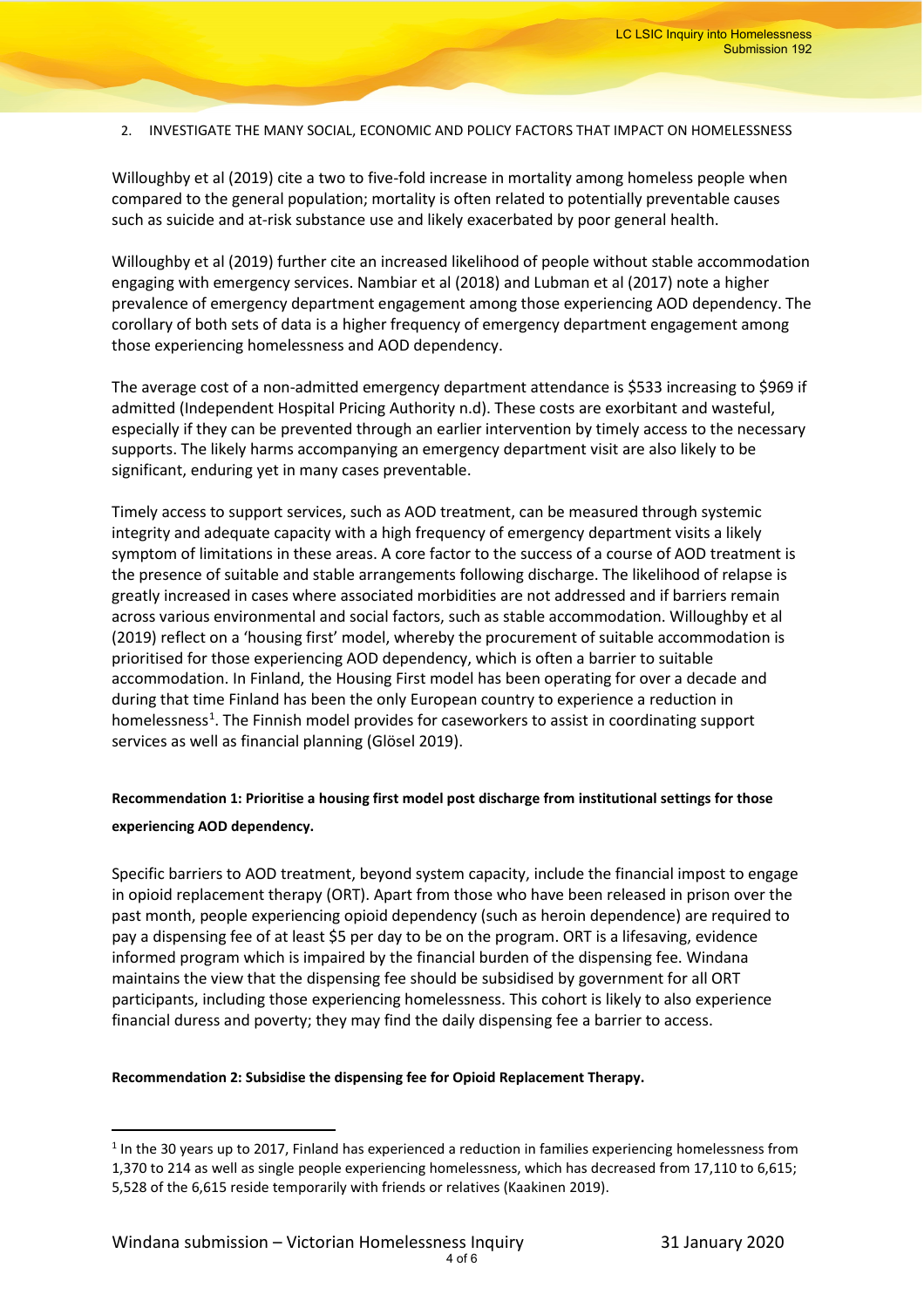3. IDENTIFY POLICIES AND PRACTICES FROM ALL LEVELS OF GOVERNMENT THAT HAVE A BEARING ON DELIVERING SERVICES TO THE HOMELESS.

While not for profit community service sectors generally provide evidence informed support, issues remain on service access, supporting a process of 'continuum of care' and cross sector capacity and coordination.

As noted above, limitations in access can be the result of systemic issues, such as referral pathways, intake and assessment processes, an overly complex system or an uninformed client base. Limitations in access may also be the result of a lack of capacity to meet demand. A combination of multiple factors often limits service access.

Prioritising a 'continuum of care' aligns practice with the notion that episodic approaches to support have limitations due to the durability of various complexities. With regard to AOD treatment, the funding structures are episodic with relapse being fairly common. AOD dependency, like many health issues, often reoccur. Despite this, the outcomes overall are highly effective with a return on investment of up to \$7 for each dollar spent (Coyne et al 2015). Ongoing support post the conclusion of a treatment episode further improves the treatment outcome. Ongoing support can be achieved through the implementation of a multidisciplinary model of care that provides for a step up / step down approach to support. This enables the level of support required to be titrated based on severity of need and not on the duration of a funded episode of care, ensuring the right level of support is available when it is needed.

Both the Royal Commission into Family Violence and Royal Commission into Mental Health have referred to silos within various service systems and subsequent adverse implications on outcomes. Funding and governance structures can impede cross sector collaboration and capacity building as these elements remain difficult to measure and can be viewed as external to the key aims of funded service provision. A funding model which accounts for a narrowly focussed outcome limits collaboration, blocks cross sector pathways and perpetuates siloes. A greater emphasis on coordination of care with funding streams to support this type of work should be prioritised.

**Recommendation 3: Government prioritise additional support for enhanced coordination of care to improve referral pathways and support at risk cohorts to navigate the broader community service systems.**

**Recommendation 4: Individuals presenting to support services with a range of co-occurring morbidities can engage in a step up / step down model of care.**